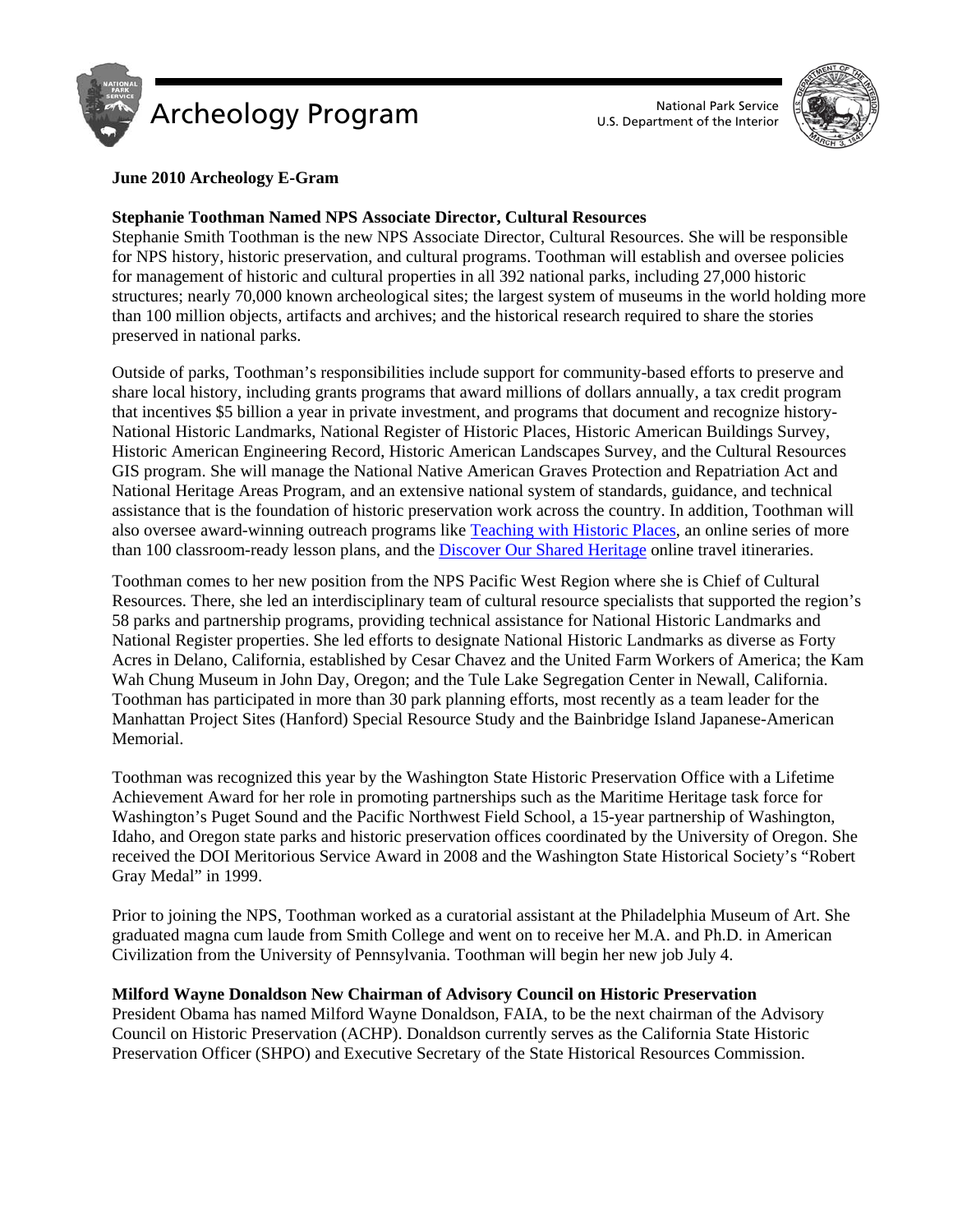Prior to his appointment as SHPO in 2004, Donaldson was president of the historic preservation firm "Architect Milford Wayne Donaldson, FAIA." He is a past president of the California Preservation Foundation and past chair of the State Historical Building Safety Board, the State Historical Resources Commission, and the Historic State Capitol Commission. He holds a B.Arch. and a B.S. in engineering from California Polytechnic State University. Donaldson received an M.Arch. from the University of Strathclyde, Glasgow, and a M.A. in public history and teaching from the University of San Diego.

Donaldson will serve a four-year term as chairman of the ACHP. Donaldson succeeds John L. Nau, III, who served two full terms as ACHP chairman.

### **Stephanie Meeks New President of the National Trust for Historic Preservation**

Stephanie Meeks will become the National Trust for Historic Preservation's eighth president. Meeks currently serves as president and CEO of Counterpart International, a \$110 million development organization operating in 25 countries. She earlier spent 18 years at The Nature Conservancy, where she held a number of leadership positions including chief operating officer and, for nearly a year, acting president and CEO. Among other things, she led the three largest capital campaigns in the history of the conservation movement, one of them raising \$1.6 billion. Meek's academic background includes a B.A. from the University of Colorado and an M.B.A. from George Washington University.

Meeks will assume office at the Trust in July.

# **What's that in the sky? Is it a bird? A plane? No - It's an Archeologist!**

Yosemite NP Fire Archeologist Jun Kinoshita is learning to be a smokejumper, through a detail to the USDA Smokejumper Program in Missoula, Montana. Jun's goal is to gain a better understanding of this elite program and use the knowledge to further protection of cultural, natural and wilderness resources in fire situations. His detail is supported by an Albright Wirth grant and the National Interagency Fire Center. In addition to his role as Fire Archeologist, Jun is also the co-coordinator of Yosemite's Resource Advisor (READ) program.

See Jun's blog at http://npsfam.blogspot.com/p/about-blogger-jun-jumper.html.

#### **Nominations Solicited for the 2009 Appleman-Judd-Lewis Award**

The NPS Director's Appleman-Judd-Lewis Awards recognize expertise and outstanding contributions to cultural resource stewardship and management by permanent full-time employees of the NPS. Offered annually, the *three* national awards—one for a park superintendent, one for a facility maintenance specialist, and one for a cultural resource specialist —were developed to encourage creativity in cultural resource stewardship and management practices and projects, particularly those that may serve as examples or models for programs service-wide.

Winners of the national awards are drawn from a pool of regional winners. Nominees must be current, fulltime permanent National Park Service employees who have made outstanding contributions to cultural resource stewardship and management during the award year. Grade and length of service are not factors in the selection of recipients. Winners of regional Appleman-Judd-Lewis awards are eligible for the national awards.

Any employee may nominate a candidate for these awards. The nominee's supervisor must review and sign each nomination, certifying that the nominee is eligible, and that the nomination provides a true and objective assessment of the candidate's work and achievements. If nominating someone outside your own region, you may send the completed nomination to the region where the nominee is duty-stationed, to your own region or,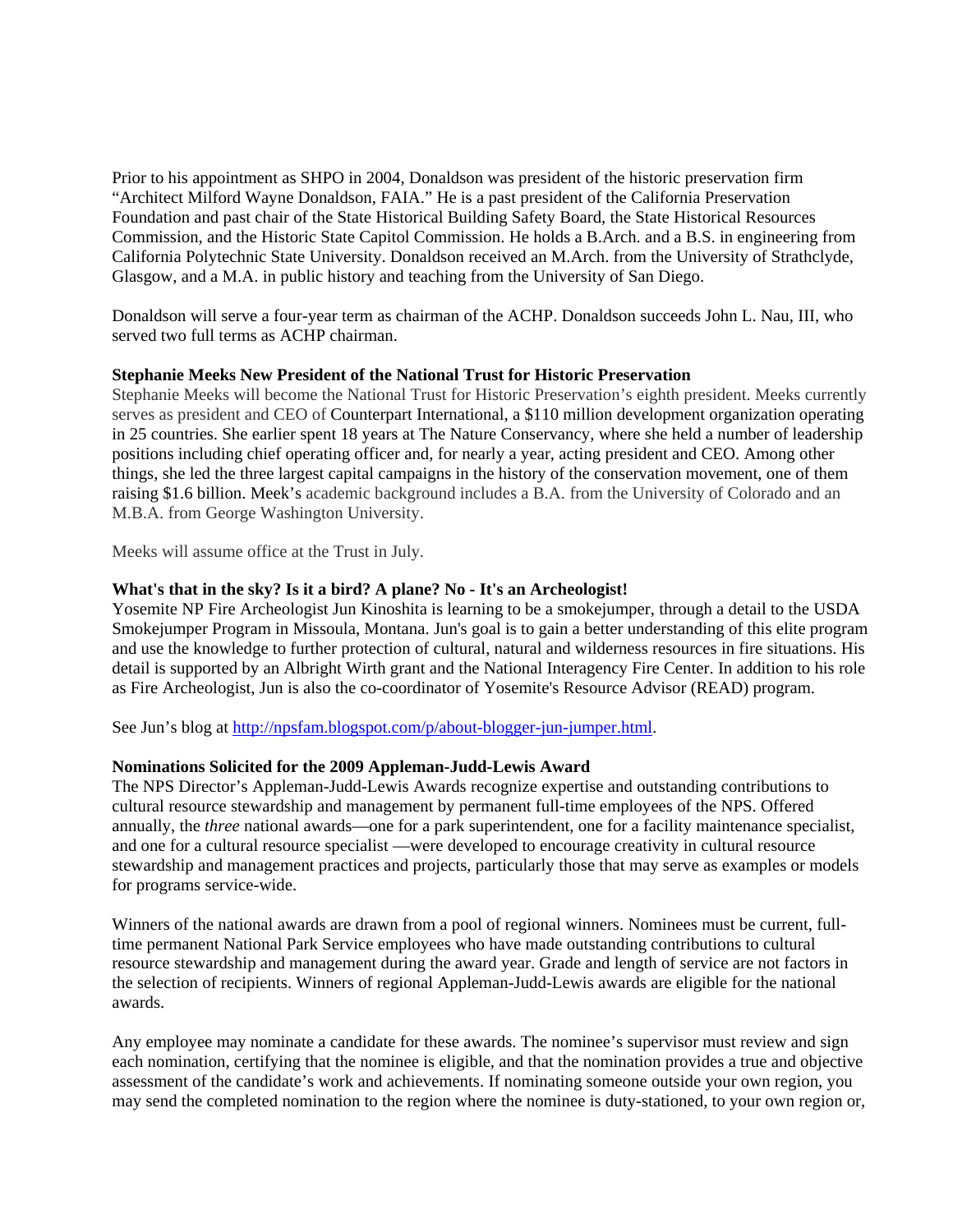if appropriate, to another region where the nominee did significant work. There is no limit on the number of nominations that a single park, office, or center may submit. Once the regional office has selected its regional award winners, it will forward the winning nominations (one per category) to the Associate Director, Cultural Resources, NPS.

Recipients of the national awards will each receive an engraved award and \$2,500 at the banquet held at the George Wright Society meeting in 2011. The Associate Director, Cultural Resources, will fund the national awards and recipients' travel expenses to attend the ceremony.

The Appleman-Judd-Lewis award was originally established in 1970 to honor Roy E. Appleman, a long time and highly respected NPS historian who joined the NPS in July 1935 and retired as Chief of the Washington Office Branch of Park History Studies in July 1970. In 1979, Henry A. Judd's name was added to the award upon his retirement as Chief Historical Architect, to recognize his long-term efforts to preserve park historic structures. In 2006, Ralph H. Lewis' name was added to honor and commemorate his pioneering contributions to museum management within the NPS and to the museum profession at large.

### **Archeology Students Document Immigrant Trails**

Ten archeology students from Central Wyoming College are mapping 19th century wagon trail swales, river fords, and possible emigrant graves associated with the Oregon, California, Mormon Pioneer, and Pony Express National Historic Trails in west-central Wyoming. Field school students, instructed by Central Wyoming College archeologists Todd Guenther and James Stewart, are identifying and documenting trail remnants and associated features along the Sweetwater River in the South Pass area.

In this second season of the project, the crew will assist the Wyoming state archeologist with recording trail ruts, setting up magnetometer surveys, and conducting archeological excavations at Fort Laramie NHS. The participating State and Federal agencies benefit by receiving full documentation of trail resources, while students learn trail history, archeological field methodology, data analysis, and mapping skills. Over the next academic year, they will finalize site documentation, prepare project reports, and present their findings at professional symposia.

The multi-year field school is a partnership of the NPS National Trails Intermountain Region office, which administers the four National Historic Trails; the Central Wyoming College Foundation; and the BLM Lander Field Office. Funding for this youth project is provided by the NPS Trails Program.

# **Volunteers Needed for Archeology Project at Valley Forge NHP**

During the summer of 2009, over 60 volunteers joined archeologists at the park, excavating behind Washington's Headquarters to look for evidence of the log dining structure that was erected during the encampment. These excavations provided exciting information on the use of the site from pre-contact times until the present. Of particular interest was the discovery of two refuse pits that date to the last quarter of the 18th century, at least one of which was almost certainly in use during General Washington's occupation of the Potts House.

The remaining unexcavated 18th century ground surface holds great potential for containing intact features, including, perhaps, evidence of General Washington's dining cabin. This is the area where the archeologists will be concentrating their work in 2010, and they are seeking volunteer assistance.

This summer's project will run Tuesday through Saturday from June 8th through July 17th. Potential volunteers are asked to contact Liza Rupp at Liza\_Rupp@nps.gov to sign up.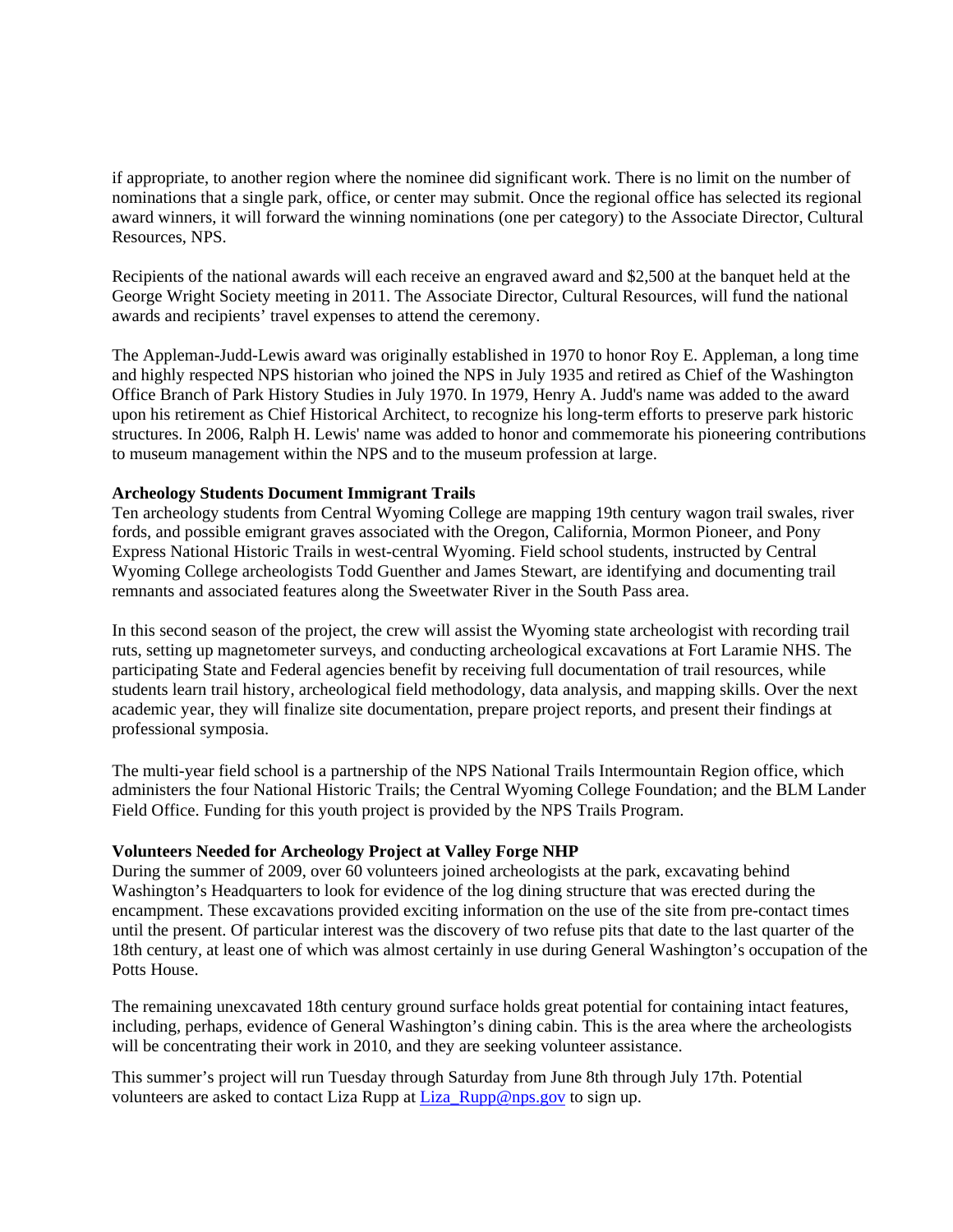For more information about the results of the 2009 archeological field season at Washington's headquarters at Valley Forge NHP, see Project in Parks report "Meeting at Headquarters: Public Archeology at Valley Forge" at www.nps.gov/archeology/sites/npSites/valleyForge.htm.

# **Cultural Objects Returned to National Park of American Samoa after Tsunami**

Wood and bone artifacts and examples of Samoan art and tools that were damaged in the tsunami of last September have now returned to their home in American Samoa. The tsunami of September 29, 2009, inundated the visitor center and offices of the National Park of American Samoa, located on the first floor of Pago Plaza, Pago Pago Harbor.

It was feared that the tsunami destroyed these important cultural resources displayed in the visitors center. Luckily, however, the objects were later found. Some items, particularly the bone and wood carvings, were sent to a museum conservation team at the World War II Valor in the Pacific NM, Honolulu. The items were then stored in the NPS Pearl Harbor collection facility. The siapos (tapa) and fine mats were given to local artisans to repair and conserve in American Samoa. NPS curators from Volcano, Hawaii, and Seattle, Washington, escorted the objects back and worked with National Park of American Samoa employees to ensure the continued preservation of these important examples of Samoan culture.

The National Park of American Samoa was established in 1988 to preserve the coral reefs, tropical forests, and archeological and cultural resources of American Samoa, to maintain the habitat of fruit bats, and to provide educational opportunities for visitors and residents. National Park lands and waters are leased from villages and the American Samoa Government through a long term agreement.

For more information about visiting the National Park of American Samoa, go to www.nps.gov/npsa.

### **Defense Department Legacy Management Program Competition Open**

The Department of Defense Legacy Management Program is accepting pre-proposals for Legacy Program funding until July 16, 2010. The Legacy Program funds cultural resource projects with national, regional, or other wide-scale DoD applications to support overall DoD conservation goals and military readiness.

Cultural resources areas of emphasis for funding include:

- Economics of historic preservation
- Cultural resources data management
- Model and context development
- Readiness and range sustainment
- Communication, partnerships, and public awareness
- National and international initiatives.

Any individual, organization (public or private), institution, or other entity can apply for Legacy Program funding, if requirements are met. A pre-proposal initiates the funding request and can be submitted electronically via a website, the Legacy Tracker.

More information about Legacy Resource Management Program funding for may be found in *Cultural Resources Update* June 2010 (Volume 7(5)). To submit a pre-proposal, go to www.dodlegacy.org.

Contact Peter Boice (703-604-0524 with questions or for more information.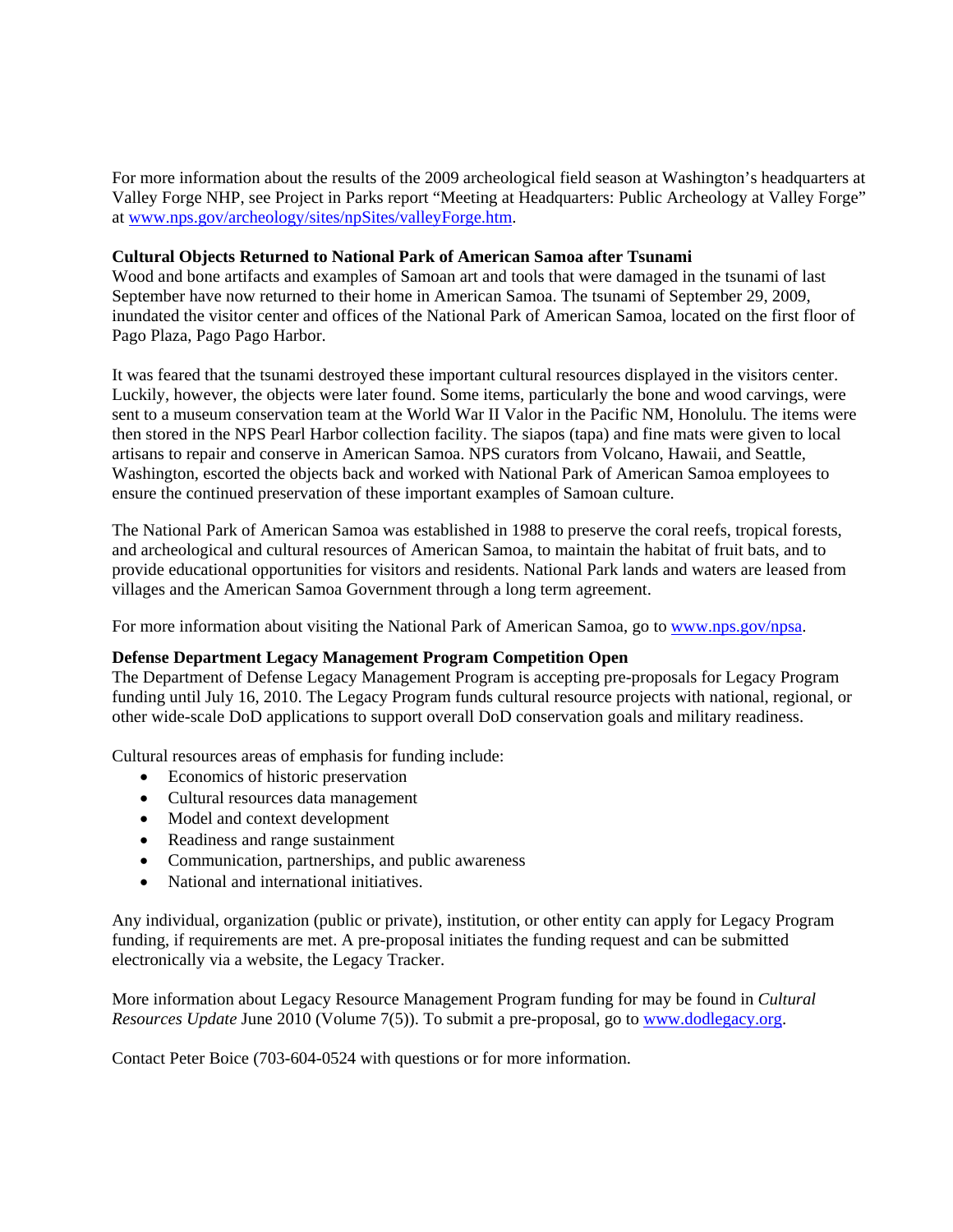#### **NPS Develops Oral History Directory**

The NPS Park History Program has completed "A Directory of Oral History in the National Park Service." This directory is a first comprehensive effort to describe the oral history projects that have been completed or are under way throughout the NPS and to illustrate the ways that parks use interviews to document their own histories, augment archeological research, enhance interpretation, and inform management decisions. This compilation showcases oral history research within the NPS, encourages communication among oral history practitioners, and generates support for the work.

The directory contains brief descriptions of oral history projects, listed by individual park. Also included are a list of published oral histories and web sites where one can listen to interviews and read transcripts. Scores of NPS personnel contributed entries. Have projects in your park been overlooked? If so, please send a description of the project to Lu Ann Jones, NPS historian, at park-history-division@nps.gov. The directory will be updated after July 1.

Explore the Oral History Directory on the NPS History Program website at www.nps.gov/history/history/oh/index.htm.

# **Volunteers Help Reestablish Minute Man NHP Cultural Landscape**

On May 18, 2010, 25 employees of Timberland, an outdoor gear manufacturer, volunteered at Minute Man NHP in support of the park's efforts to increase working agriculture and restore more of the park's active cultural landscape. As part of its efforts to restore the scene of the first day of the American Revolution, the park preserves a tradition of agriculture dating back to the 17th century. Here are the actual fields shaped by the "embattled farmers" who fought to defend their rights. Some of the fields are still actively farmed through the park's leasing program, but many areas have become overgrown with brush, invasive plants and new growth forest.

The park is restoring much of the agrarian landscape through a project made possible by the American Recovery and Reinvestment Act (ARRA) as well as through park partners such as the Farm School and Battle Road Farms. This latter organization is a collaborative of educational farms which is working to increase traditional agricultural activity within the park and expand the agricultural interpretation and education that is offered to park visitors.

The volunteers installed fencing and built an animal shelter. Timberland has a commitment to performing service projects that support the environment.

To learn more about Minute Man NHP, go to www.nps.gov/mima/index.htm.

#### **New Noncompetitive Hiring Authority in Place**

Do you want to hire an archeologist who is a Public Land Corps (PLC) alumnus? The NPS has announced a new hiring authority for PLC alumni, which became effective on April 28, 2010. The hiring authority grants noncompetitive hiring status to former PLC members who have served a minimum of 960 hours of satisfactory service on an appropriate conservation project that included at least 120 hours through the PLC.

The Public Land Corps was established by Congress in 1993, who recognized that many facilities and natural resources located on public lands are in need of rehabilitation. Using the nation's young men and women to meet these needs can benefit youth by providing education and work opportunities, further their understanding and appreciation of the natural and cultural resources, and provide a means to pay for higher education while at the same time benefiting the nation's economy and environment.